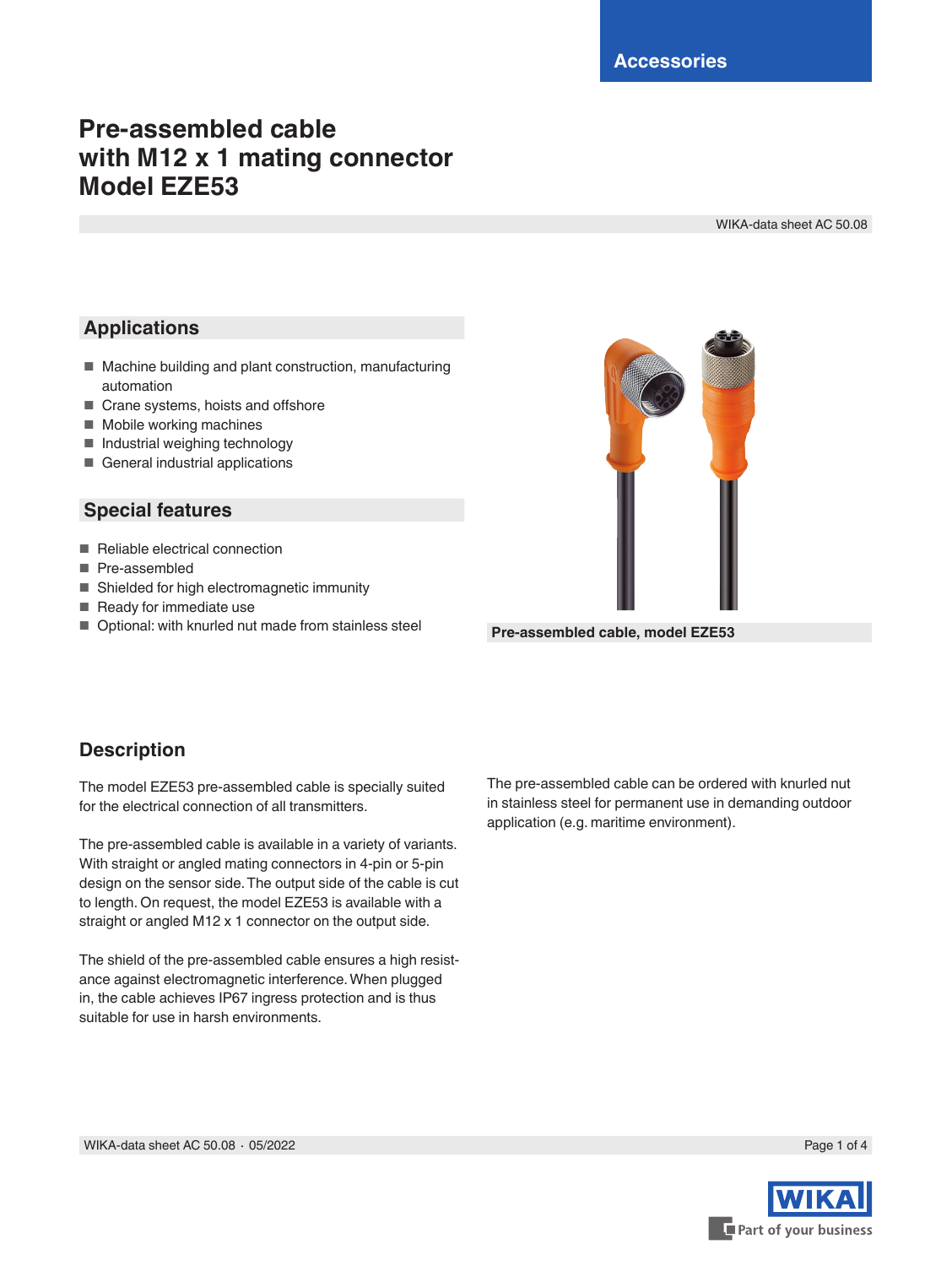## **Specifications**

| <b>Model EZE53</b>               | <b>Basic version</b>                                  | <b>Stainless steel version</b>       |  |
|----------------------------------|-------------------------------------------------------|--------------------------------------|--|
| <b>Connection type</b>           |                                                       |                                      |  |
| Sensor side                      | Straight or angled M12 x 1 mating connector, A-coding |                                      |  |
| Output side                      | Cut to length                                         | Cut to length                        |  |
| Number of pins                   | 4, 5                                                  | $\overline{4}$                       |  |
| <b>Shield</b>                    | Yes                                                   |                                      |  |
| <b>Contact resistance</b>        | $\leq 10 \text{ m}\Omega$<br>$\leq$ 5 m $\Omega$      |                                      |  |
| <b>Insulation resistance</b>     | $\geq 10^9 \Omega$                                    | $\geq 10^9 \Omega$                   |  |
| <b>Current-carrying capacity</b> | $\leq 4$ A                                            |                                      |  |
| <b>Nominal voltage</b>           | DC 60 V / AC 50 V                                     |                                      |  |
| <b>Wire colours</b>              | 1: Brown / 2: White / 3: Blue / 4: Black / 5: Grey    |                                      |  |
| <b>Material</b>                  |                                                       |                                      |  |
| Cable sheath                     | <b>PUR</b>                                            |                                      |  |
| Knurled nut                      | CuZn, nickel-plated                                   | Stainless steel                      |  |
| Temperature range                |                                                       |                                      |  |
| Fixed in place                   | $-40+80$ °C                                           | $-40+90$ °C                          |  |
| Moveable                         | $-25+80$ °C<br>$-30+90$ °C                            |                                      |  |
| <b>Bending radius</b>            |                                                       |                                      |  |
| Fixed in place                   | > 5 x cable diameter                                  |                                      |  |
| Moveable                         | > 10 x cable diameter                                 | > 12 x cable diameter                |  |
| <b>Mating cycles</b>             | $\leq 100$                                            | >100                                 |  |
| <b>Cable length</b>              | 2, 5, 10 m                                            | 5, 10, 15, 20 m<br>Others on request |  |
| <b>Cable diameter</b>            | 4-pin: 5.50 mm<br>5-pin: 5.85 mm                      | 5.10 mm                              |  |
| Wire cross-section               | $0.34$ mm <sup>2</sup>                                |                                      |  |

## **Pin assignment**

| Mating connector M12 x 1, 4-pin |              |  |  |
|---------------------------------|--------------|--|--|
|                                 | <b>Brown</b> |  |  |
| $\overline{2}$                  | White        |  |  |
| 3                               | <b>Blue</b>  |  |  |
|                                 | <b>Black</b> |  |  |
| <b>Knurled nut</b>              | Shield       |  |  |

| Mating connector M12 x 1, 5-pin |              |  |  |
|---------------------------------|--------------|--|--|
|                                 | <b>Brown</b> |  |  |
| $\overline{2}$                  | White        |  |  |
| 3                               | <b>Blue</b>  |  |  |
|                                 | <b>Black</b> |  |  |
| 5                               | Grey         |  |  |
| <b>Knurled nut</b>              | Shield       |  |  |



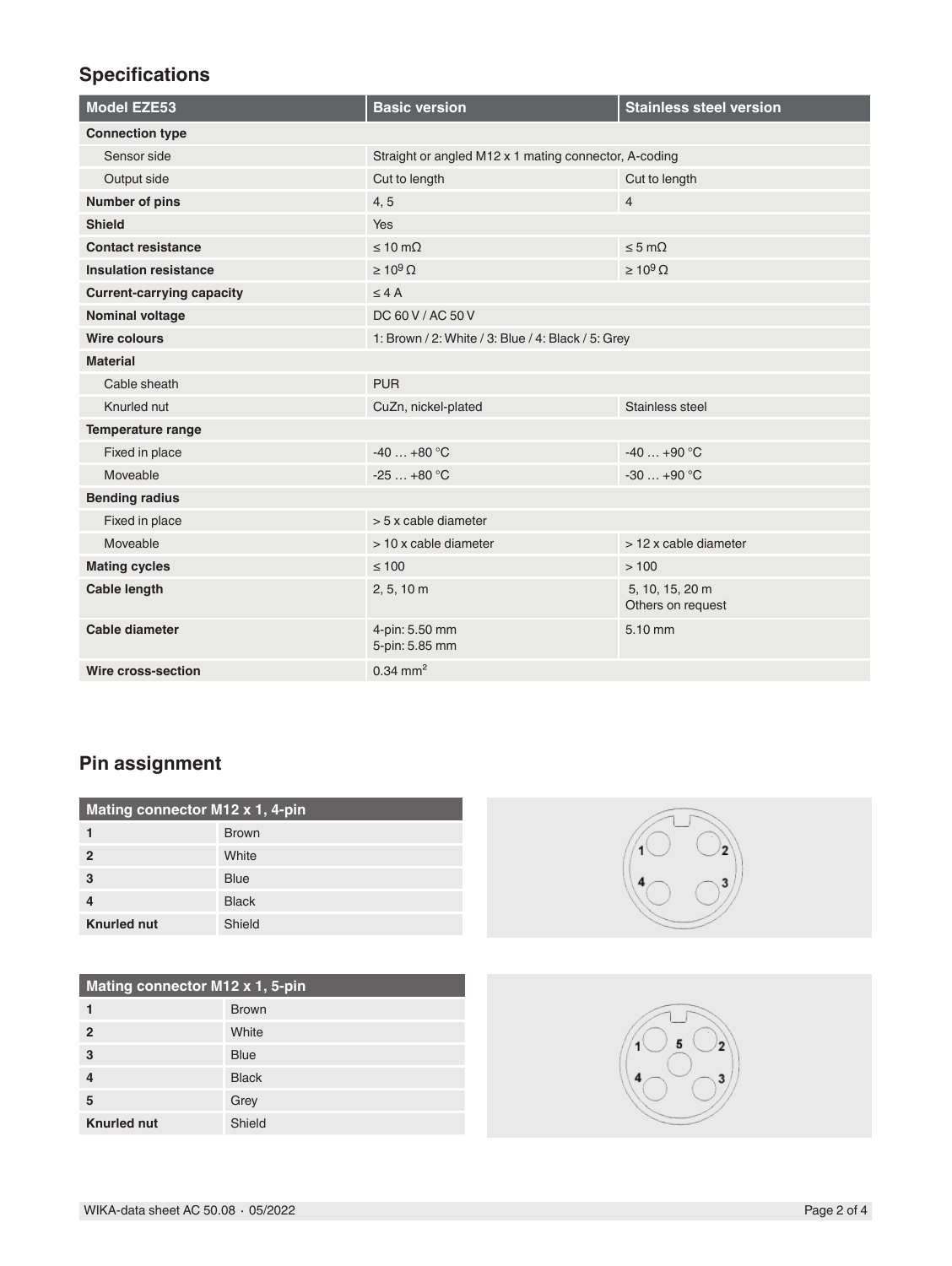## **Dimensions in mm / [in]**

Angled M12 x 1 mating connector



Straight M12 x 1 mating connector



| Description                         | Dimensions in mm / [in] |             |                          |                    |
|-------------------------------------|-------------------------|-------------|--------------------------|--------------------|
|                                     | A                       | <b>B</b>    | $\mathbf C$              | ID.                |
| <b>Straight coupling - standard</b> | 14.5 [0.57]             | 43 [1.69]   | $\overline{\phantom{a}}$ | See cable diameter |
| Angled coupling - standard          | 14.5 [0.57]             | 31 [1.22]   | 28.35 [1.12]             | See cable diameter |
| <b>Straight coupling - V4A</b>      | 15 [0.59]               | 45.7 [1.79] | $\overline{\phantom{a}}$ | See cable diameter |
| Angled coupling - V4A               | 15 [0.59]               | 37.5 [1.47] | 28.7 [1.13]              | See cable diameter |